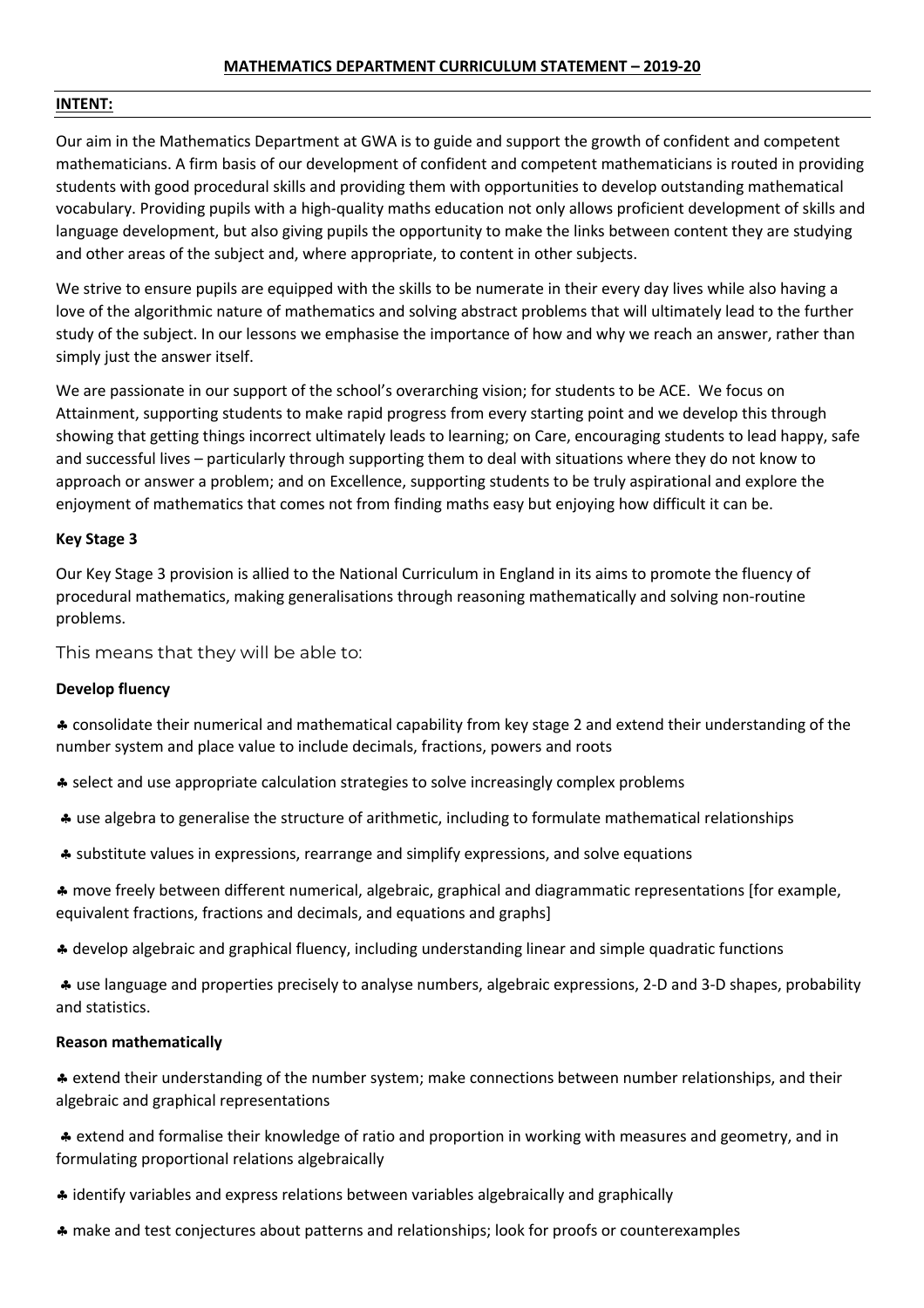§ begin to reason deductively in geometry, number and algebra, including using geometrical constructions

§ interpret when the structure of a numerical problem requires additive, multiplicative or proportional reasoning

§ explore what can and cannot be inferred in statistical and probabilistic settings, and begin to express their arguments formally.

# **Solve problems**

§ develop their mathematical knowledge, in part through solving problems and evaluating the outcomes, including multi-step problems

§ develop their use of formal mathematical knowledge to interpret and solve problems, including in financial mathematics

§ begin to model situations mathematically and express the results using a range of formal mathematical representations

§ select appropriate concepts, methods and techniques to apply to unfamiliar and nonroutine problems

We aim also to prepare students for success at GCSE and beyond. As such, students are challenged to respond to GCSE style questions from the very beginning of KS3 and will receive advice and guidance about how to improve their answers in line with GCSE success criteria.

In addition, the Mathematics department is committed to supporting whole school Enterprise Skills. We have planned into our schemes of learning explicit teaching of 'Skillsbuilder' steps across years 7-11 in all six skills – Teamwork, Leadership, Creativity, Problem Solving, Listening and Presenting. In Maths, we consider Mathematical Thinking to be in line with the Problem Solving aspect of Skillsbuilder and therefore incorporate it into the work we do throughout each half term. In Maths, this is through 'Reflect, Expect, Check, Explain' which we use as often as is appropriate in class.

| Skill           | Year 7                                                                                        | Year 8                                                                                  | Year 9                                                                                     | Year 10 | Year 11 |
|-----------------|-----------------------------------------------------------------------------------------------|-----------------------------------------------------------------------------------------|--------------------------------------------------------------------------------------------|---------|---------|
| <b>Teamwork</b> |                                                                                               |                                                                                         |                                                                                            |         |         |
| Leadership      |                                                                                               |                                                                                         |                                                                                            |         |         |
| Creativity      |                                                                                               |                                                                                         |                                                                                            |         |         |
| Problem Solving | Embedded as<br>'mathematical<br>thinking'<br>through<br>Reflect,<br>Expect,<br>Check, Explain | Embedded as<br>'mathematical<br>thinking' through<br>Reflect, Expect,<br>Check, Explain | Embedded as<br>'mathematical<br>thinking'<br>through Reflect,<br>Expect, Check,<br>Explain |         |         |
| Listening       |                                                                                               |                                                                                         |                                                                                            |         |         |
| Presenting      |                                                                                               |                                                                                         |                                                                                            |         |         |

# **Key Stage 4**

Key stage 4 will follow the Edexcel GCSE Syllabus;

1 Number

2 Algebra

3 Ratio, proportion and rates of change

4 Geometry and measures

5 Probability

6 Statistics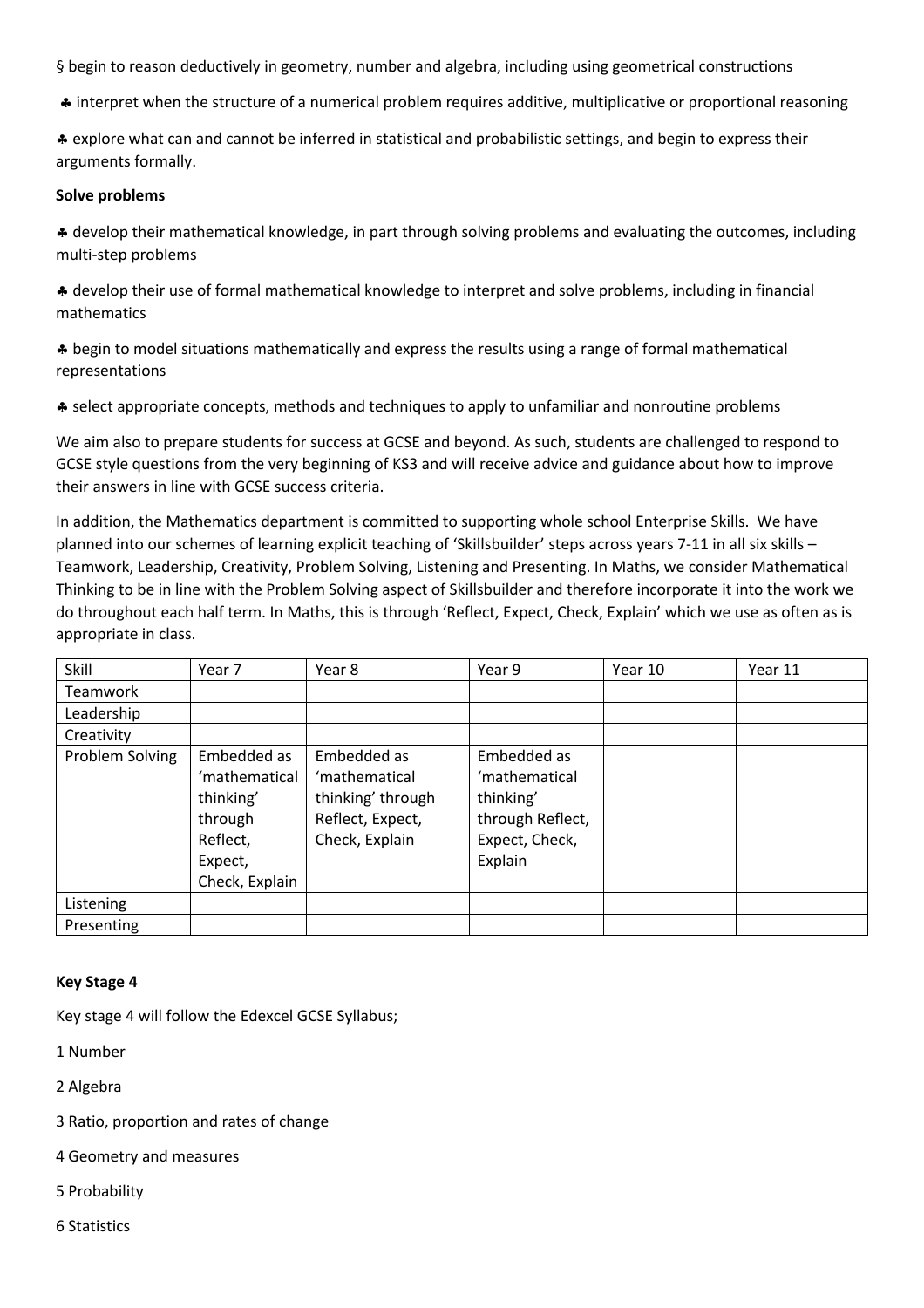There are two tiers of entry – higher tier and foundation tier. It will be decided which tier is most appropriate for each student based on their prior attainment and progress during KS3. This new content alongside a revisiting and deepening of knowledge of content and skills studied previously. The GCSE provides clear progression to A Level through provision of similar approaches to assessment to better ensure a clear, coherent approach from KS3 to KS5.

We have chosen for our pupils to study a 3 year key stage 4 for mathematics, here is why:

- To allow us to use the assessment and indicative markbooks/progress maps from the exam board, given we are a new school this is even more appropriate to give our students the very best support and indicative grades will allow us to support students who are not making expected progress quicker
- To give enough time for each topic to be taught in the depth it deserves and that is required for a strong understanding
- To ensure students are on the correct path for their outcome, this allows for greater focus on the most relevant skills – foundation tier (numeracy for life, study of core maths) or higher tier (further study in mathematics or mathematics related areas)
- Similar to KS3: Taught in a way that mirrors our KS3 curriculum, it interweaves content, focuses on mathematical terminology, strong procedural skills, extension & challenge
- Different to KS3: A bigger focus on exam style questions and worded (application) questions and 'mathematical thinking', intelligent practice, diagnostic questions & eedi, quizzes are different style – exam questions, ssdd, GFPS + free recall to encourage retrieval and to show students what they know.

# **Key Stage 5**

Studies at KS5 are through the Pearson Edexcel A Level Mathematics, Further Mathematics and Core Mathematics. Mathematics and Further Mathematics challenges students to connect abstract and algebraic techniques together including on using these skills for modelling, while Core Maths aims to support students who wish to further develop their numerical skills for further study in subjects which have some mathematical elements (primarily Science, Geography, Psychology, Sociology, Economics, Business) or to support them in the work place.

# **A Level Mathematics**

**Pure Mathematics:** Topic 1 – Proof ● Topic 2 – Algebra and functions ● Topic 3 – Coordinate geometry in the (x, y) plane • Topic 4 – Sequences and series • Topic 5 – Trigonometry • Topic 6 – Exponentials and logarithms • Topic 7 – Differentiation ● Topic 8 – Integration ● Topic 9 – Numerical methods ● Topic 10 – Vectors

**Applied Mathematics:** Section A: Statistics ● Topic 1 – Statistical sampling ● Topic 2 – Data presentation and interpretation ● Topic 3 – Probability ● Topic 4 – Statistical distributions ● Topic 5 – Statistical hypothesis testing Section B: Mechanics ● Topic 6 – Quantities and units in mechanics ● Topic 7 – Kinematics ● Topic 8 – Forces and Newton's laws ● Topic 9 – Moments

# **A Level Further Mathematics**

Pure Core Mathematics, Optional Modules: Further Mechanics, Decision Mathematics

# **Level 3 Core Mathematics**

# **IMPLEMENTATION**:

Schemes of learning are designed to outline what we teach to ensure the intent of our curriculum is delivered across each key stage.

Our schemes of learning include:

# **Long term overviews:**

- Clear links to prior learning (Y7 linked to KS2, Y7 to Y8 and so on)
- Topic outline summarising key content